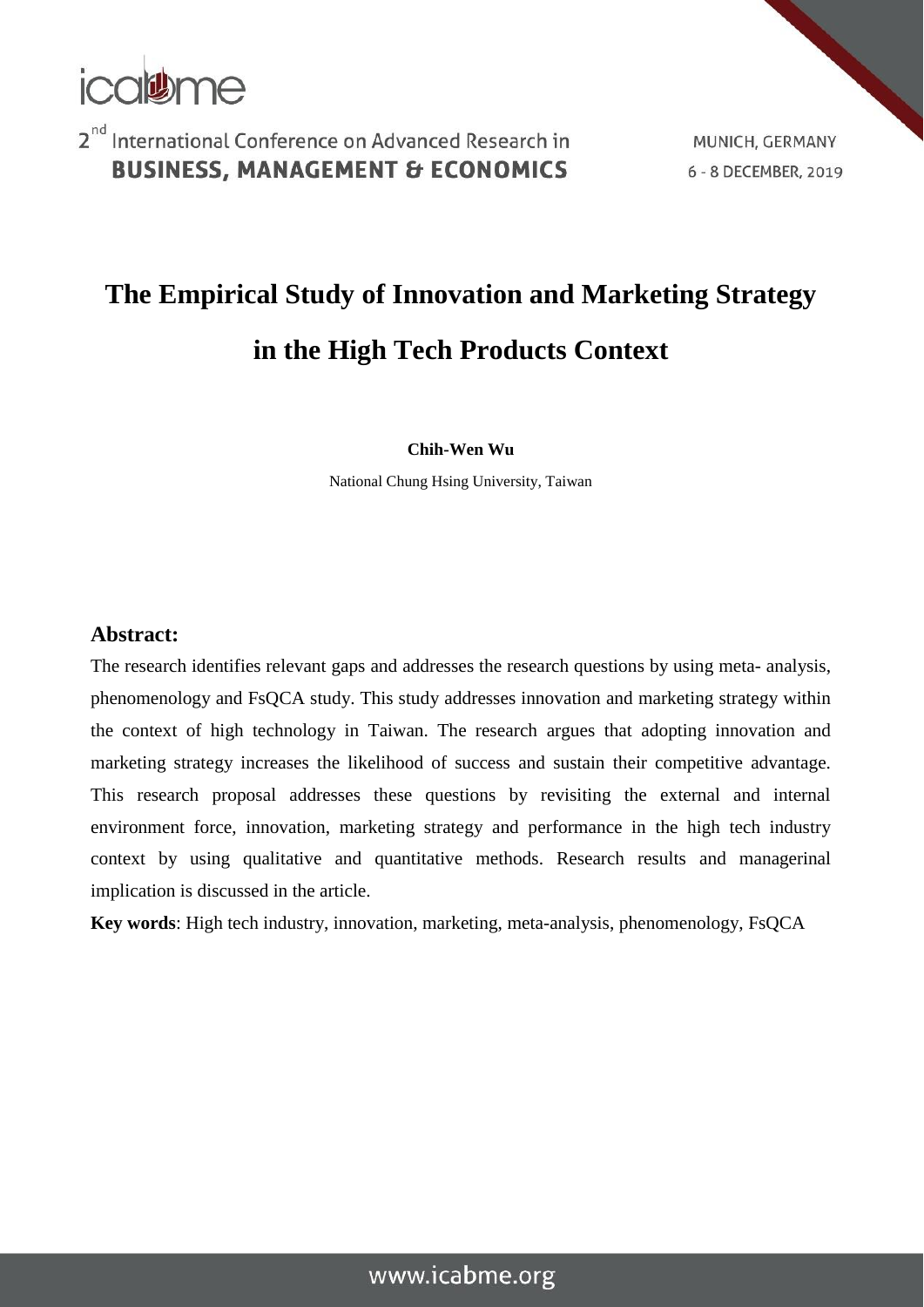## icalthe

## 2<sup>nd</sup> International Conference on Advanced Research in **BUSINESS, MANAGEMENT & ECONOMICS**

MUNICH, GERMANY 6 - 8 DECEMBER, 2019

#### **1. Introduction**

Innovation and marketing is crucial to globalization for the high tech industry. While marketing strategies are recognized as importance to organizations, very little research addresses how marketing strategies affect performance in the high tech products (Sarin and Mahajan, 2001;Rapp, Bachrach, Panagopoulos & Ogilvie, 2014). However, high technology marketing is failure because most high tech firms focus on the technology and ignore the market. This main research purpose is to enhance our understanding of marketing and innovation strategy effectiveness for the high tech firms.

There is no standard measure of innovation and marketing strategy in the literature. A frequency count measure of innovation captures patents generated by the organization while some marketing studies use intention to adopt. For example, R&D intensity and marketing intensity reflects innovation and marketing strategy. These measures reflect different components of performance. Therefore, previous studies find similar or different research results. Hopefully, this research identifies the antecedents and outcomes of innovation/marketing strategy and performance.

The research of innovation/marketing strategy and performance is fragmented. Several different theoretical approaches examine innovation and marketing research, little comprehensive model of innovation and marketing approach emerge within the literature. Because innovation/marketing strategies and performance are influenced by many different variables, little studies examines all of variables in one study(Brettel, Heinemann, Engelen & Neubauer, 2011). Therefore, it is needed to build a comprehensive model to explain the performance differeence.

The research identifies relevant gaps in the literature where the research question is addressed by using meta-analysis, phenomenology and fsQCA study. This study addresses the performance and R&D and marketing strategy within the context of high technology in the science park in Taiwan. Hopefully, the research enables organizations to increase the likelihood of success for adopting innovation and marketing strategy and sustaining their competitive advantage.

The research provides a synthesis of the empirical literature and aids to the advanced knowledge development of innovation and marketing strategy by assessing theoretical models of innovation and marketing strategy antecedents and consequences. Second, this study addresses these questions by revisiting the external and internal environment force, innovation, marketing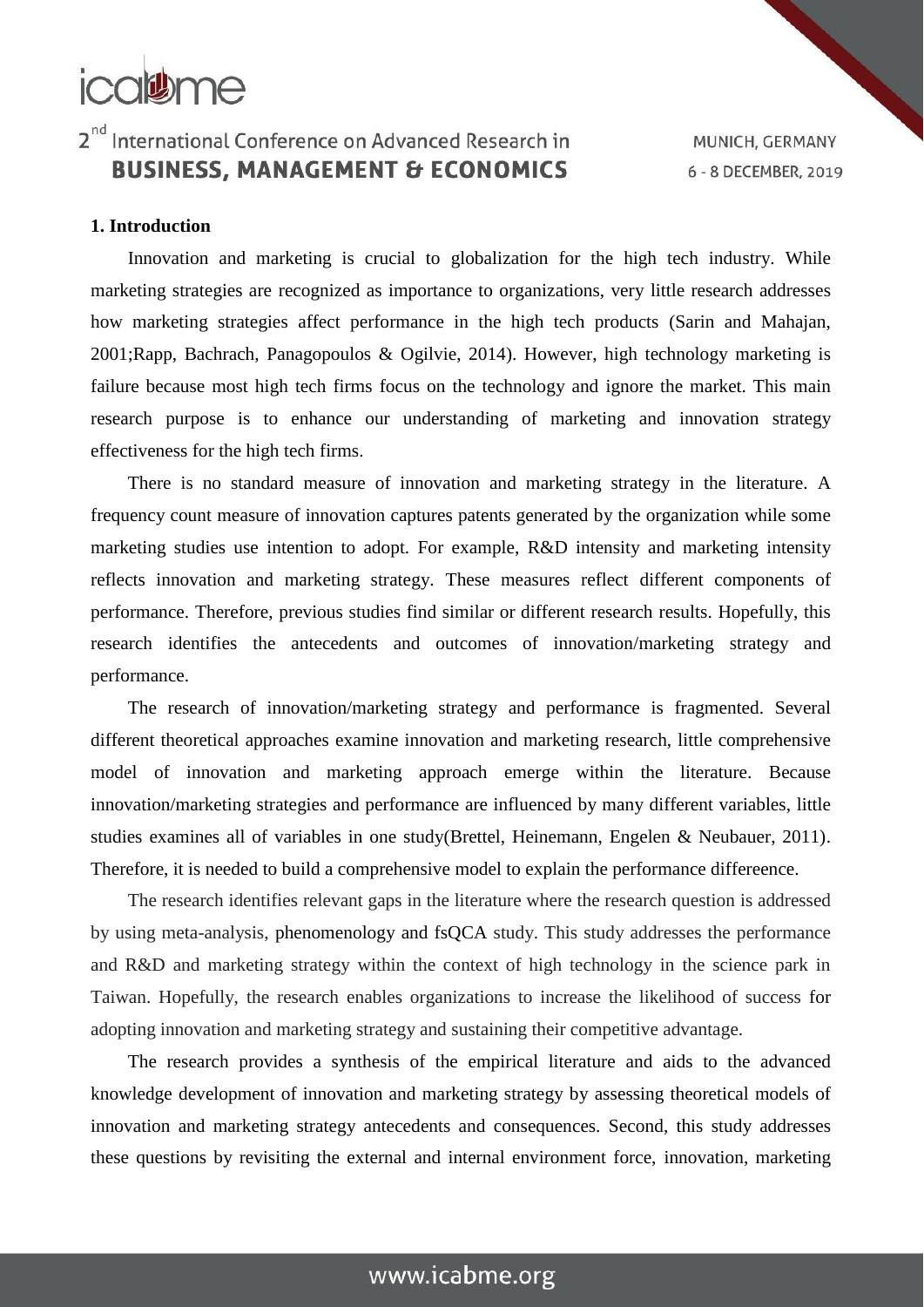# icalthe

## 2<sup>nd</sup> International Conference on Advanced Research in **BUSINESS, MANAGEMENT & ECONOMICS**

MUNICH, GERMANY 6 - 8 DECEMBER, 2019

strategy and performance in the high tech industry context by using qualitative and quantitative methods. Specifically, his research addresses the following questions:

1. What is external and internal factors, innovation strategy, marketing strategy and performance accepted conceptualization in the high tech industry context?

2. How do internal and external environment affect innovation and marketing strategy?

3. How do internal and external environment affect organizational performance?

4. How do innovation and marketing strategy affect the organizational performance?

#### **2. Literature review**

#### **2.1. Innovation strategy research**

Innovation creates a sustainable competitive advantage and is an essential component of economic growth (Brown and Eisenhardt, 1995; Huarng, 2010, 2011; Cai, Tu, Liu & Nguyen, 2015). Innovation is a key strategic activity and provides them for aligning with market conditions (Schoonhoven, Eisenhardt and Lyman, 1990; Dibrell, Graig & Hansen, 2011), handling market dynamism(Kindstrom & Kowalkowski, 2014) and improving performance (Dibrell, Crag and Hansen, 2011; Laforet, 2008; Reed and DeFillipp, 1991). Innovation serves as a key factor for better performance(Damanpour & Evan,1984; Sarin & Mahajan, 2001).

#### **2.2 Marketing strategy research**

Marketing strategy performance is defined as the extent to which a firm is able to develop a comprehensive marketing program by a firm (Andrews and Smith, 1996; Boehmn & Hogan, 2013) and enhance performance (Fetscherin & Usunier,2012; Gilson and Shalley, 2004). Marketing strategy research focuses on marketing program or marketing strategy process (Makkonen & Johnston, 2014). Marketing strategy process research examines the development of marketing strategies. Marketing program examines how to implement of the 4P strategy (Moorman and Miner, 1997; 1998; Weick, 1998).

#### **2.3 The empirical studies of innovation and marketing**

The relationship between innovation and performance are positive for financial performance (Rapp et al.,2014) while other previous studies are negative(Greve,2003; Mishina, Pollock and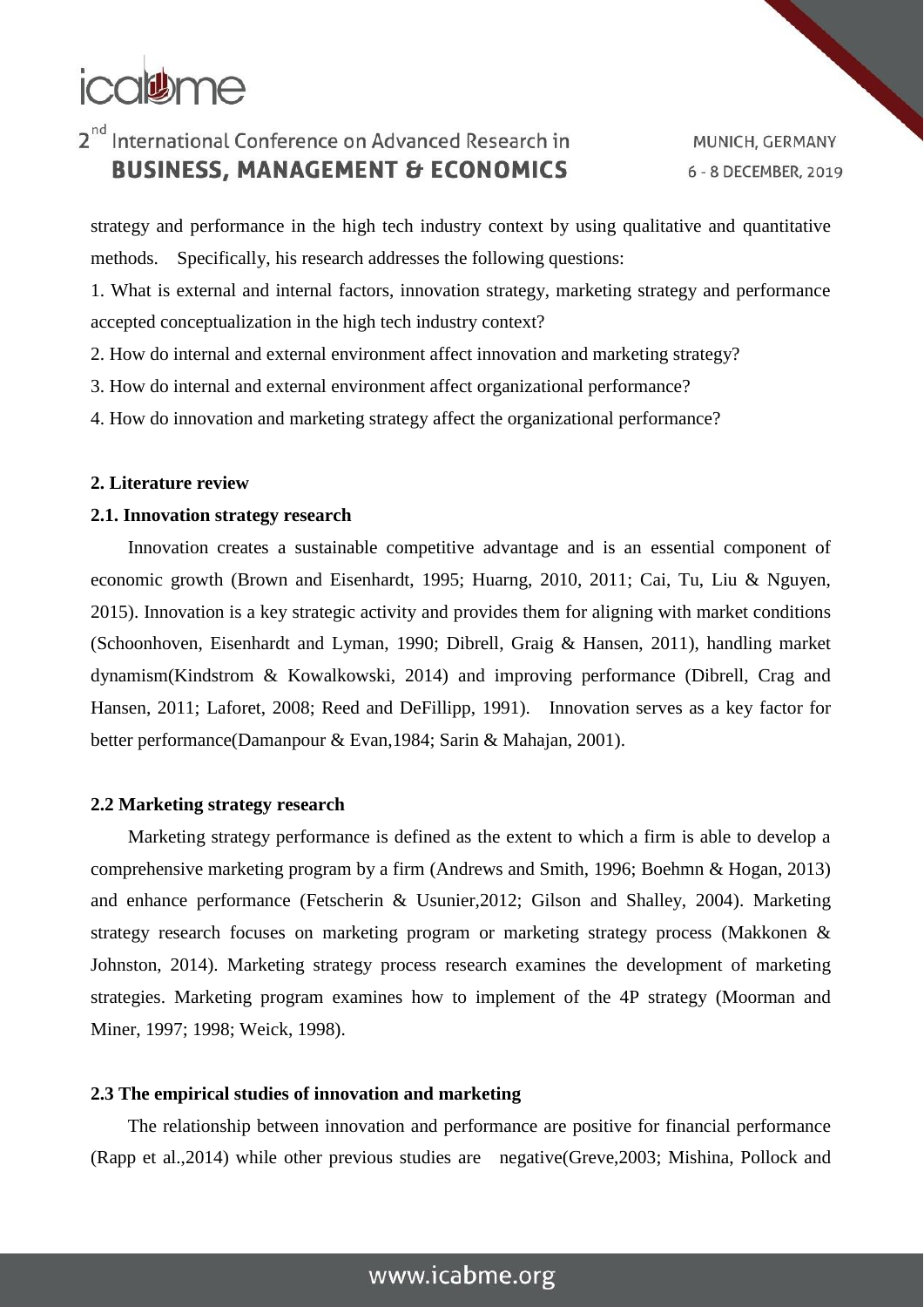

MUNICH, GERMANY 6 - 8 DECEMBER, 2019

Porac, 2004; Rubera et al., 2012). Innovation to have a positive effect on organizational performance (Moorman,1995; Souder &Jenssen 1999), while previous has a negative, or no effect (Lukas, Bryan & Ferrell,2000) on organizational outcome. Marketing strategy creates original and beneficial champiagn to the firms (Crossan, Cunha, Vera and Cunha, 2005; Song & Song, 2010 ). Marketing strategy are drivers of organizational performance (Moorman and Miner, 1998). Marketing as a function faces a threat of extinction, or an increasingly reduced role in strategic planning and show their influence on innovations, and lead in performance outcome (Juga, 1999; Kim and McMillan, 2008; Stock et al., 2013).

#### **3. Research methodology**

The research carries out qualitative method including meta-analysis and phenomenological study for identifying marketing and innovation issues for the Taiwan Science Park. The research tests an empirical model by employing fsQCA.

The research also uses phenomenological design to explore the internal and external environment, innovation strategy, marketing strategy, and performance of a companies operating in the Science Park in Taiwan. The research conducts face-to-face semi-structured interview and explores and the perceptions of a convenient sample of 15 high tech managers of a group of companies operating in Taiwan Science Park. The research tapes and transcribes semi-structured interviews for data analysis followed by Moustakas's (1994) suggestion. The interview questions revolved after reviewing literature and meta-analysis. The method includes the following steps:

- 1. To classify marketing & R&D experiences into groups;
- 2. To determine the relevance of statements;
- 3. To examine the identification and elimination of applicable themes and clusters;
- 4. To validation and construct from clusters.
- 5. Researchers should not have personal judgment or bias.

The data obtained from semi-structured interviews and observations is stored, catalogued, and coded. The research uses Nvivo 9, a recognized software program for data storing, cataloguing, and coding purposes. The Nvivo 9 software assisted in ascertaining themes regarding the understanding of research construct.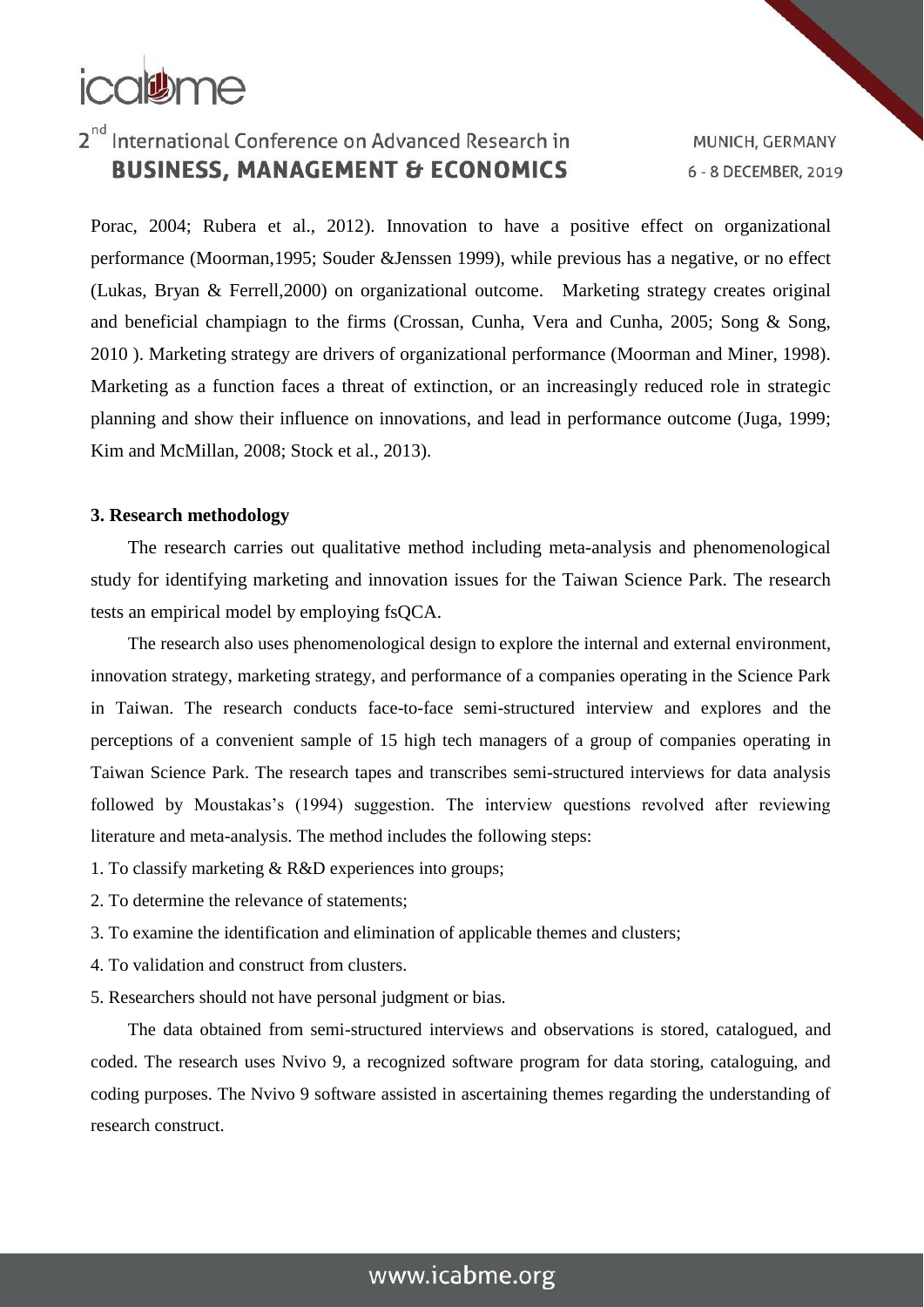

MUNICH, GERMANY 6 - 8 DECEMBER, 2019

The research framework of this study is to understand from the perceptions and perspectives of a convenient sample of managers, information about research variables in the high tech firms in Taiwan. An understanding of the business experiences of qualified managerial employees in the Science Park provided insights about the research theme. Personal interviews are conducted with a convenient sample of 15 participants, working full time for firms in the Science Park in the high tech context. The study population is comprised of individuals in managerial positions, who had interacted with marketing and R&D as a criterion for their selection as participants. Only participants who will complete the interview and approve the transcriptions includes in the study.

Questionnaire is designed after literature review, meta-analysis and pre-test study. Further, the questionnaires are tested in a pilot study composed of high tech firm mangers to clarify ambiguous or misleading questions. This study collects data from marketing and R&D managers in the science park in Taiwan. Managers are surveyed by using a mail questionnaire including external environmental forces, organizational capabilities, organizational learning, organizational structure, marketing strategy, innovation strategy. All questionnaire items are closed-ended and measure managers perceptions on seven-point from strongly disagree to strongly agree.

The study employs FsQCA software to test hypotheses. Ragin (2008) provide computer programs based on Boolean algebra that check for all those cases that demonstrate the outcome whether any condition is present to establish logical necessity and, for every logically possible groupings of case configurations whether the outcome is always present to establish logical sufficiency. Consistency indicates the degree to which the cases with the same causal condition or combination of causal conditions display the same outcome while coverage describes the degree to which the cases sharing the same outcome also show the same causal conditions or conjunctive statements. Comparable to strength in standard statistical methods, coverage assesses the empirical relevance (Ragin, 2009).

#### **4. Empirical Results**

The research obtaining the sample from online information of high tech firms in the Taiwan Science Park. This database yielded a sample of 1,024 companies. Hence, this process yields 287 replies. Finally, 251 valid high tech companies is the final sample. Table 1 provides details of the calibration of conditions.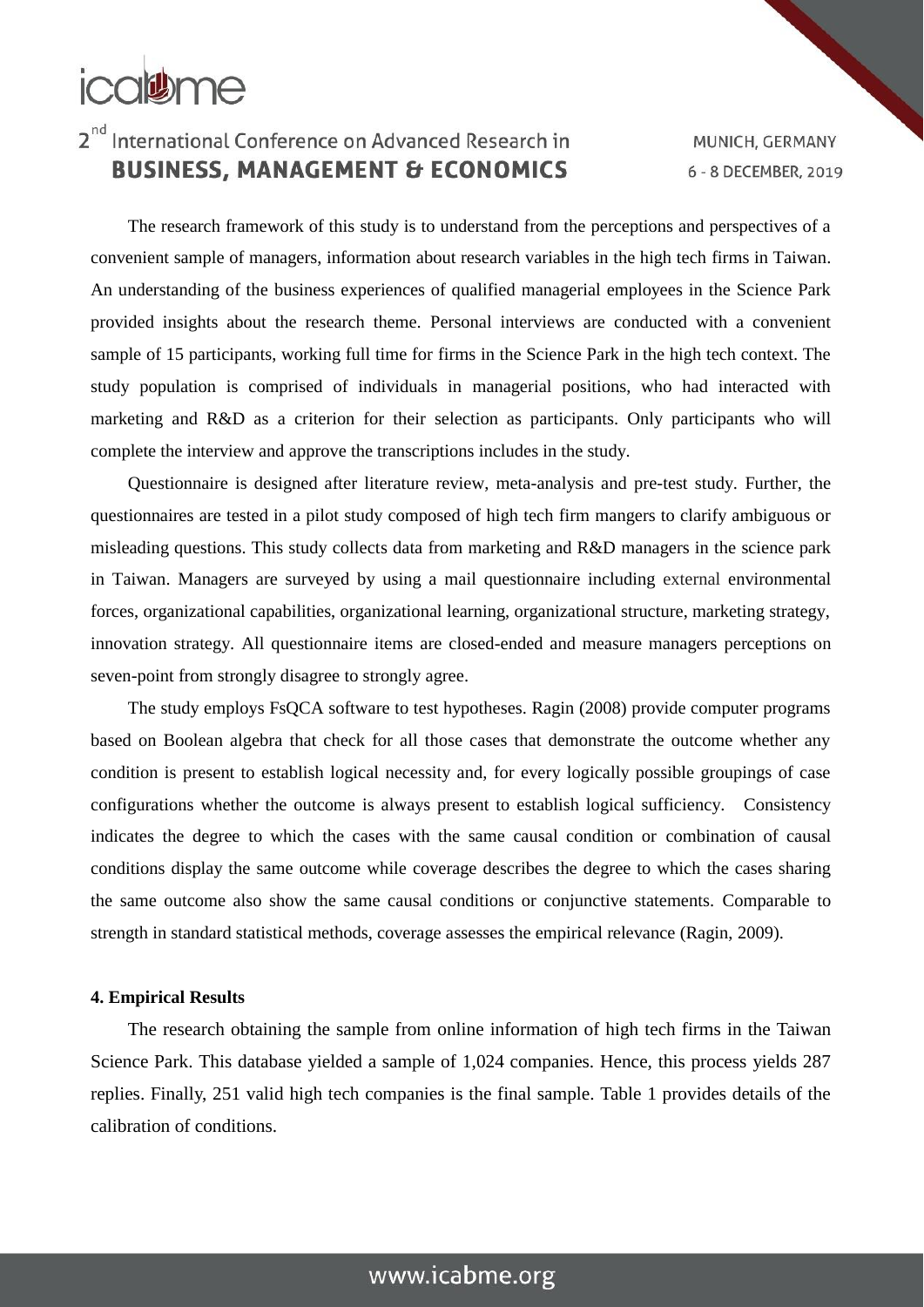

MUNICH, GERMANY 6 - 8 DECEMBER, 2019

#### **Table 1 here**

The next step of the fsQCA process is to analyze necessary conditions constitutes. Table 2 shows results of this analysis.

#### **Table 2 here**

The research presents analysis of causal configurations that lead to performance by some influence factor. The fsQCA model for performance is as follows:

Y (organizational performance-f) = f (external environmental forces-ef, organizational capabilities-oc, organizational learning-ol, organizational structure-os, marketing strategy-ms, innovation strategy-is)

This study examines the condition for determining performance. The conditions in this study are company size, marketing experience, R&D expenditure, marketing expenditure and government financial support.

Tables 3 present data relating to sufficient conditions for organizational performance. The consistency of all of these five configurations is greater than 0.75, which indicates that they are sufficient for the outcome to occur.

#### **Tables 3 here**

This configuration has unique coverage of 0.724806 and consistency of 0.784507. According to this combination of conditions, high tech companies with some kind of financial support and a founder with marketing experience, company size, and high marketing and innovation expenditure have better performance.

Table 4 explains the configurations that lead to bad performance. In this model, three causal configurations lead to bad performance (see Table 4). This low coverage indicates that no high tech firms profile leads to bad performance.

#### **Table 4 here.**

#### **5. Discussions and Implications**

This study examines contingent factors of high tech firms that affect performance. After meta-analysis, phenomenological and study literature review identifying several relevant factors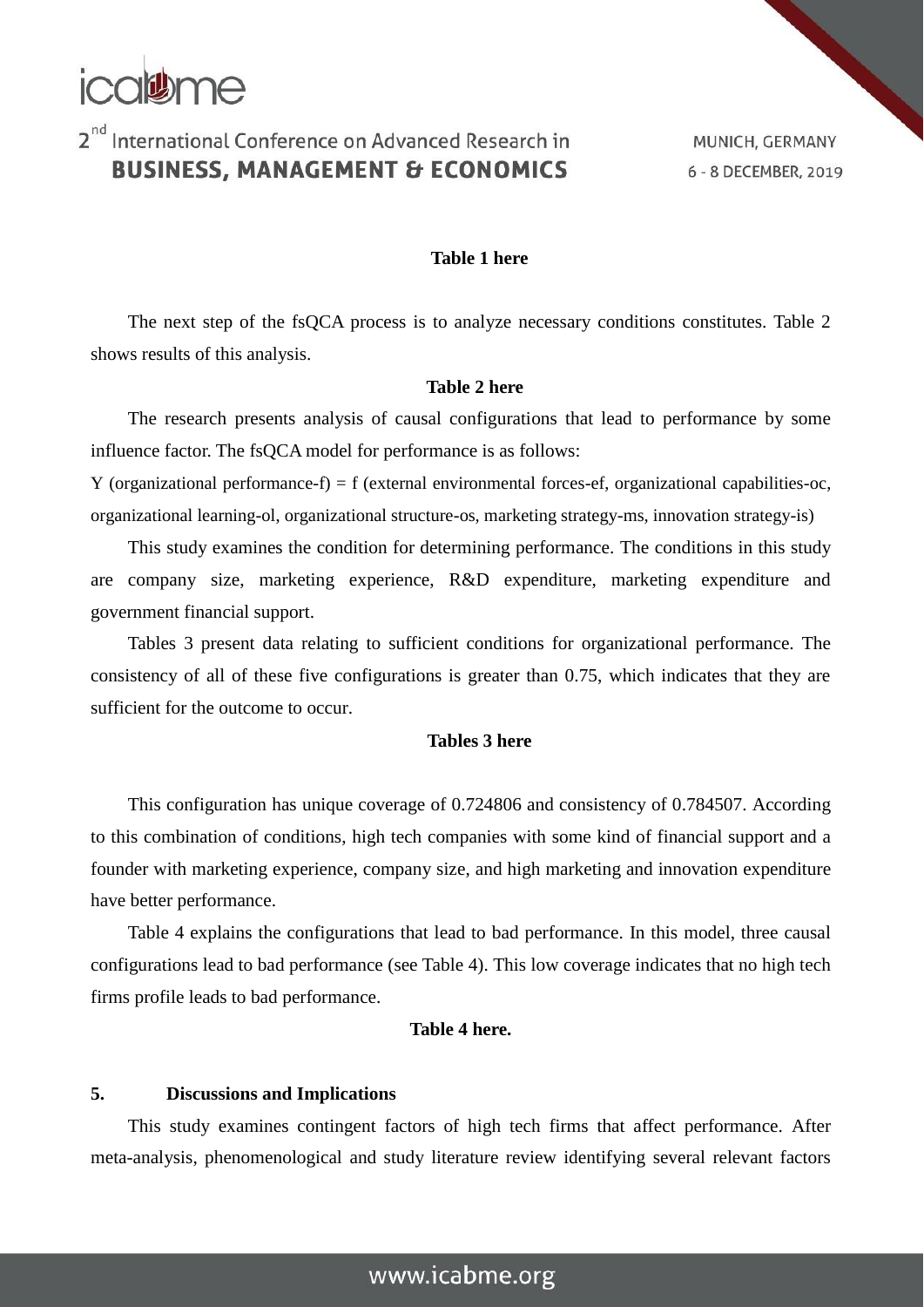

MUNICH, GERMANY 6 - 8 DECEMBER, 2019

including external environmental forces, organizational capabilities, organizational learning, organizational structure, marketing strategy, innovation strategy, company size, marketing experience, R&D expenditure, marketing expenditure and government financial support. The fsQCA method consists of complex causality and tests asymmetrical relations between observations (Woodside, 2013). The research comprises 251 high tech firms by using fsQCA.

High tech firms that have better performance receive financial support and have a founder with marketing experience. In contrast, high tech firms do not have better performance, which these firms do not receive financial support and founders who lacks marketing experience and relevant R&D and marketing expenditure spending.The analysis of causal conditions reveals a relationship between a high tech firm's R&D and marketing experience and the receipt of financial support by high tech enterprises. High tech enterprises that receive financial support and that have founders with marketing experience have better performance than those that lacking these attributes.

These findings have implications for decision makers, business incubators, public institutions, investors and other bodies that seek to foster performance for high tech companies. These practitioners of marketing and innovation strategy should promote and emphasize activities and practices that allow high tech firms to gain R&D and marketing experience. Thus, high tech companies can learn quickly and can efficiently use the knowledge they gain from working experience in their companies.

Relevant marketing experience is a key driver of better performance by high tech firms. Because marketing experience is important, past failure by a high tech firm is not an possible indicator of future failure. In fact, past failure provides high tech firms with experience and knowledge that helps them to avoid repeating the same mistakes form learning curve. Therefore, high tech firms with marketing experience make better use of financial support than high tech firms who lack marketing experience.

If government financial support helps high tech firms to enhance performance, then receiving these grants can helps high tech firms to grow. Indeed, high tech firms who benefit from financial support can potentially offer jobs to people and is unable to employ these individuals without financial support. Thus, policymakers should allocate more funding to subsidize high tech firms. Policymakers should not only encourage potential employee to study specific or official degrees at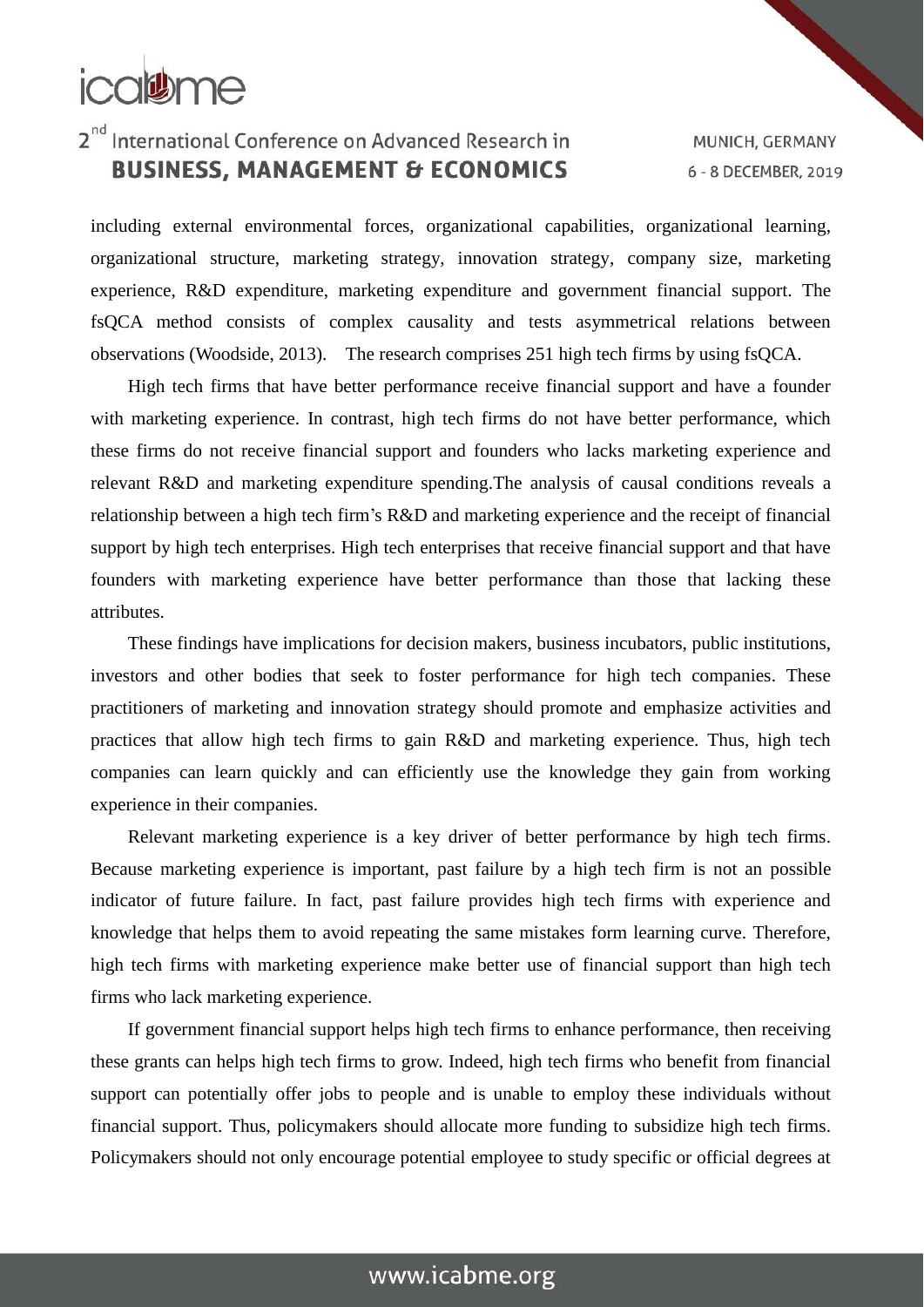

MUNICH, GERMANY 6 - 8 DECEMBER, 2019

universities, but also promote R&D and marketing courses within universities for students from all degrees. Such courses must be available to everyone regardless of resources or capabilities.

#### **References**

Aarikka-Stenroos, L., Sandberg, B., & Lehtimäki, T. (2014). Networks for the commercialization of innovations: A review of how divergent network actors contribute. *Industrial Marketing Management*, 43(3), 365–381.

Ahuja, G. (2000). Collaboration Networks, Structural Holes, and Innovation: A Longitudinal Study, *Administrative Science Quarterly*, 45 (September), 425-55.

Barney, J. (1991). Firm resources and sustained competitive advantages, *Journal of Management*, 17 (1), 99-120.

Cai, L., Yu, X., Liu, Q., & Nguyen, B. (2015). Radical innovation, market orientation, and risk-taking in Chinese new ventures: An exploratory study. *International Journal of Technology Management*, 67(1), 47–76.

Creswell, J. W. (2007). *Educational research: planning, conducting, and evaluating quantitative and qualitative research* (2nd ed.). Upper Saddle River, NJ: Merrill Prentice Hall.

Crossnan, M., Cunha, M. P. , Vera, D., & Cunha, J. (2005). Time and organizational improvisation, *Academy of Management Review*, 30(1), 129-145.

Dewar, R. D., Dutton, J. E. (1986). The adoption of radical and incremental innovations: An empirical analysis, *Management Science*, 32 (11), 1422-33.

Dibrell, C., Craig, J., & Hansen, E. (2011). Natural environment, market orientation, and firm innovativeness: An organizational life cycle perspective, *Journal of Small Business Management*, *49*(3), 467–489.

Ettlie, J. E., Rubenstein, A.H. (1987). Firm size and product innovation, *Journal of Product Innovation Management*, 4, 89-108.

Fennell, M. L. (1984), Synergy, influence, and information in the adoption of administrative innovations, *Academy of Management Journal*, 27 (March), 113-29.

Gerwin, D. , Barrowman, N. J. (2002). An evaluation of research on integrated product development, *Management Science,* 48(7), 938-953.

Greve, H. R. (2003). A behavioral theory of R&D expenditures and innovations: Evidence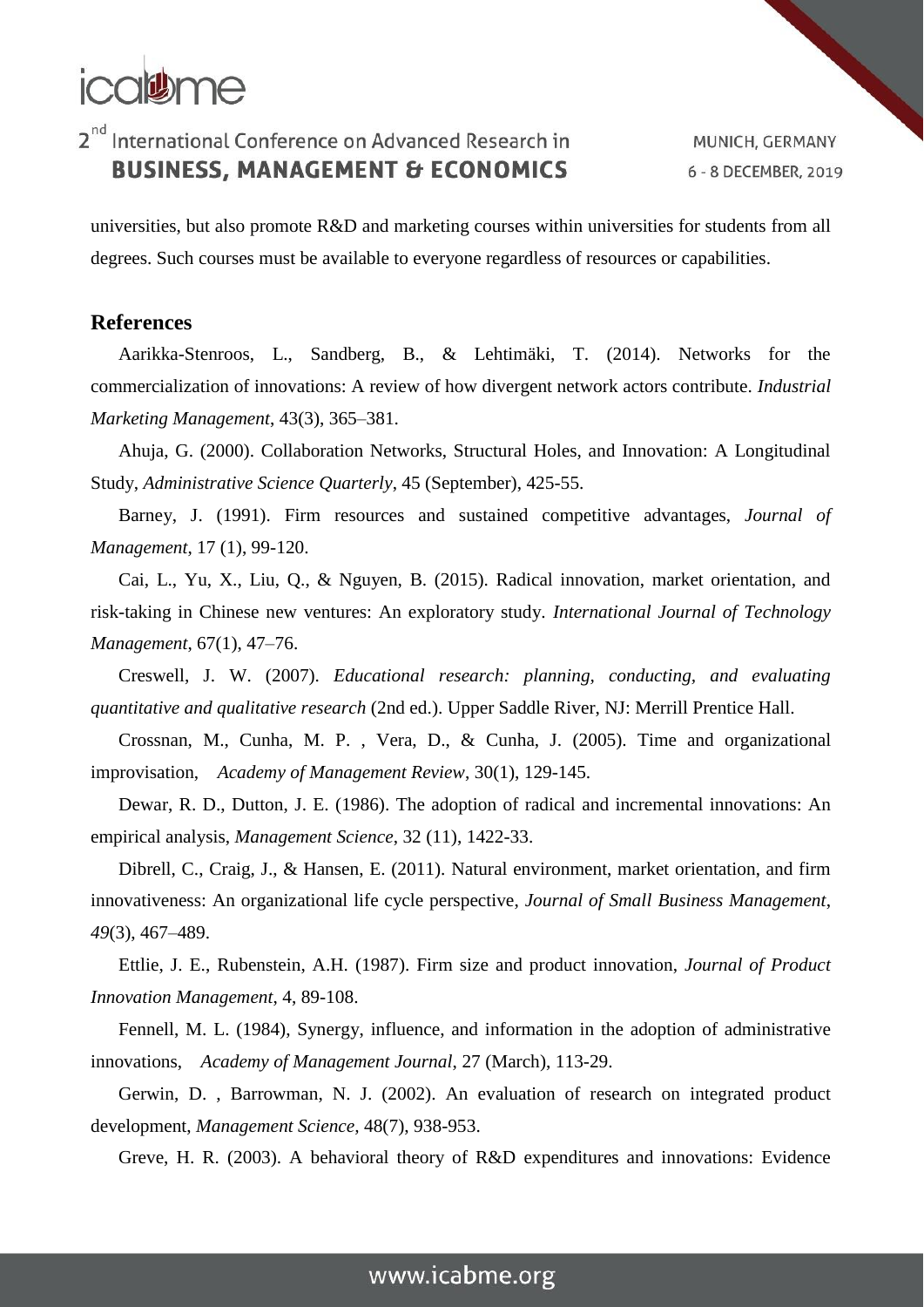## **ical#me**

## 2<sup>nd</sup> International Conference on Advanced Research in **BUSINESS, MANAGEMENT & ECONOMICS**

MUNICH, GERMANY 6 - 8 DECEMBER, 2019

from shipbuilding. *Academy of Management Journal*, *46*(6), 685-702.

Hurley, R. F, Hult, G.M. (1998). Innovation, market orientation, organizational learning: An integration and empirical examination, *Journal of Marketing*, 62 (3), 42-54.

Kindström, D., & Kowalkowski, C. (2014). Service innovation in product-centric firms: A multidimensional business model perspective. *Journal of Business & Industrial Marketing*, 29(2), 96–111.

Kotabe, M. (1990). Corporate Product Policy and Innovative Behavior of European and Japanese Multinationals: An Empirical Investigation, *Journal of Marketing*, 54 (April), 19-33.

Krishnan, Viswanathan, Karl Ulrich (2001). Product Development Decisions: A Review of the Literature. *Management Science,* 47(1), 1-21.

Lester, S. (1999). *An introduction to phenomenological research*. Retrieved from http://www.devmts.demon.co.uk/resmethy.htm.

Laforet, S. (2008). Size, strategic, and market orientation affects on innovation. *Journal of Business Research*, *61*(7), 753–764.

Lukas, B. A.,Ferrell, O.C. (2000). The effect of market orientation on product innovation. *Journal of the Academy of Marketing Science*, 28 (Spring), 239-47.

Makkonen, H., & Johnston,W. (2014). Innovation adoption and diffusion in business-to-business marketing. *Journal of Business and Industrial Marketing*, 29(4), 324–331.

Moorman, C.(1995).Organizational market information processes: cultural antecedents and new product outcomes, *Journal of Marketing Research*, 32 (4), 318-35.

Moorman, C., Miner, A. S. (1998). The convergence between planning and execution: improvisation in new product development, *Journal of Marketing*, 62, 1-20.

Moustakas, C. (1994). *Phenomenological research methods*. Thousand Oaks, CA: Sage Publications, Inc.

Parellada, F. S., Ribeiro, D., & Huarng, K. H. (2011). An overview of the service industry futures (priorities: Linking past and future). *The Service Industries Journal*, *31*(1), 1–6.

Ragin, C. (2008). *Redesigning social inquiry: Fuzzy sets and beyond*. Chicago: Chicago University Press.

Ragin, C.C. (2009). Qualitative comparative analysis using fuzzy sets (fs/QCA). In Rihoux, B., and Ragin, C.C.(Eds.). *Configurational comparative analysis: Qualitative Comparative Analysis*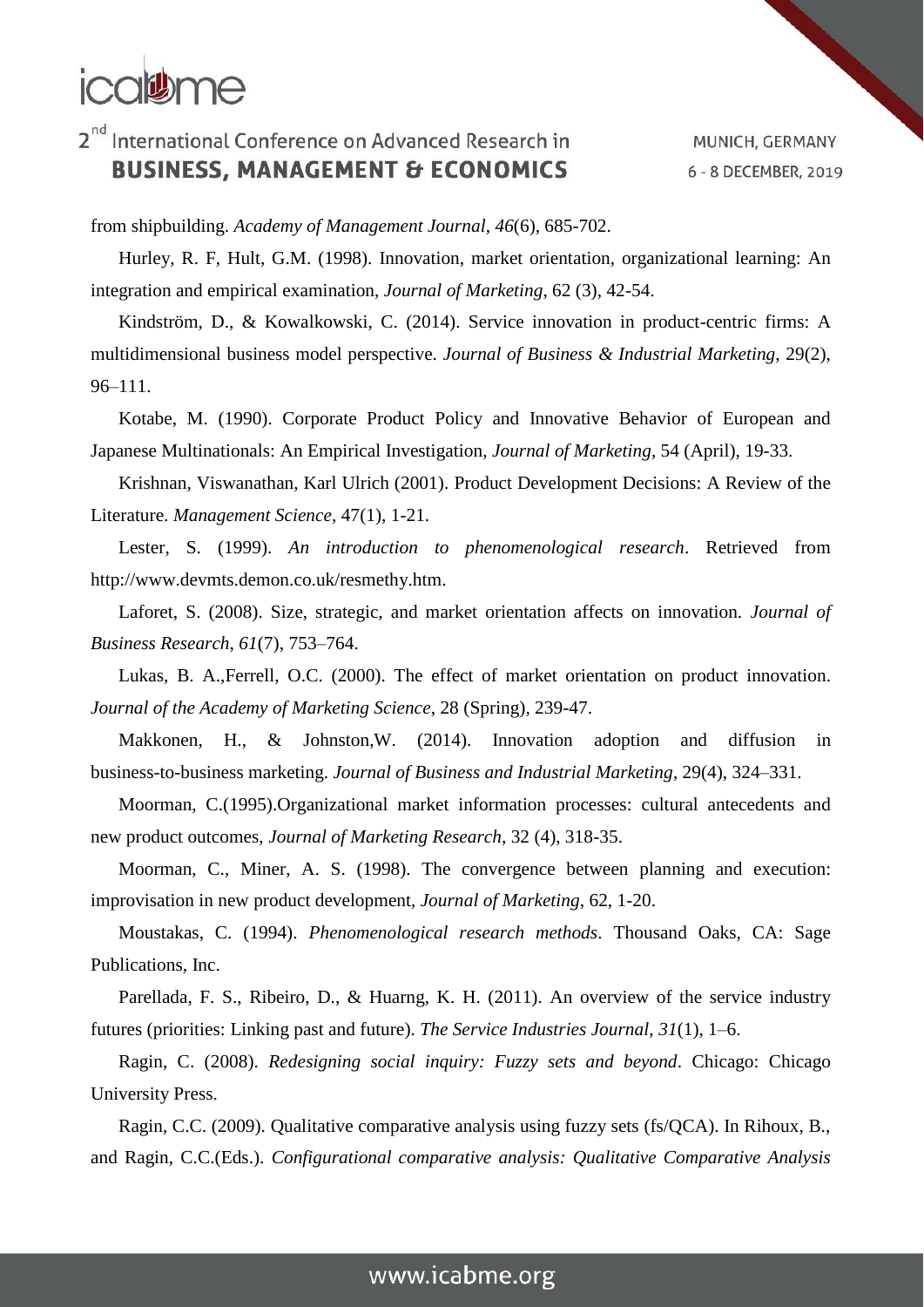## icalthe

## 2<sup>nd</sup> International Conference on Advanced Research in **BUSINESS, MANAGEMENT & ECONOMICS**

MUNICH, GERMANY 6 - 8 DECEMBER, 2019

*(QCA) and related techniques (Application social research methods)*. Thousand Oaks and London: Sage publications.

Rapp, A., Bachrach, D. G., Panagopoulos, N., & Ogilvie, J. (2014). Salespeople as knowledge brokers: a reviewand critique of the challenger sales model. *Journal of Personal Selling & Sales Management*, 34(4), 245–259.

Rubera, G., Ordanini, A., & Calantone, R. (2012). Whether to integrate R&D and marketing: The effect of firm competence. *The Journal of Product Innovation Management*, 29, 766–783.

Song, L. Z., & Song, M. (2010). The role of information technologies in enhancing R&D-marketing integration: An empirical investigation. *Journal of Product Innovation Management*, 27, 382–401.

Stock, R. M., Six, B., & Zacharias, N. A. (2013). Linking multiple layers of innovation oriented corporate culture, product program innovativeness, and business performance: A contingency approach. *Journal of the Academy of Marketing Science*,41(3), 283–299.

Stuart, T. E. (2000). Interorganizational Alliances and the Performance of Firms: A Study of Growth and Innovation Rates in a High Technology Industry, *Strategic Management Journal*, 21, 791-811.

Vowles, N., Thirkell, P., & Sinha, A. (2011). Different determinants at different times: B2B adoption of a radical innovation. *Journal of Business Research*, 64(11), 1162–1168.

Windahl, C. (2015). Understanding solutions as technology-driven business innovations. *Journal of Business & Industrial Marketing*, 30(3/4), 378–393.

Woodside, A.G. (2013). Moving beyond multiple regression analysis to algorithms: Calling for a paradigm shift from symmetric to asymmetric thinking in data analysis and crafting theory. *Journal of Business Research*, *63*, 483-472.

Woodside, A.G., Camacho, A.R., & Lai, W.-H. (2013). Sense making, dilemma, and solutions in strategic management, *International Journal of Business and Economics*, *12*(2), 91-95.

Woodside, A.G., Schpektor, A., & Xia, X. (2013) Triple sense-making of findings from marketing experiments using the dominant variable-based logic, case-based logic, and isomorphic modelling, *International Journal of Business and Economics*, *12*(2), 131-154.

Woodside, A.G. & Zhang, M. (2013). Cultural diversity and marketing transactions: Are market integration, large community size, and world religions necessary for fairness in ephemeral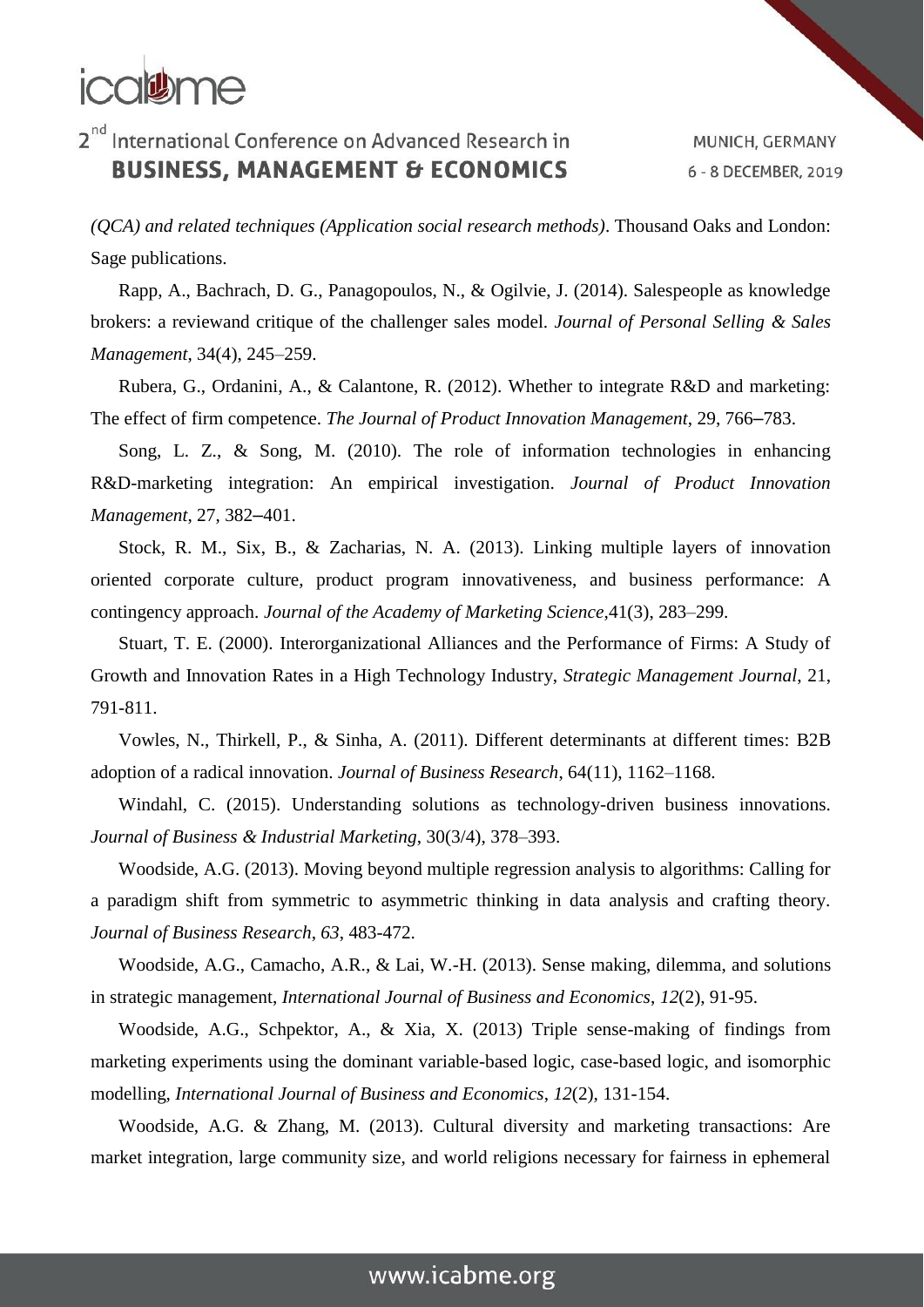

MUNICH, GERMANY 6 - 8 DECEMBER, 2019

exchanges? *Psychology & Marketing*, *30*(3), 263–276.

Wu, C. (2011). Global marketing strategy modeling of high tech products. *Journal of Business Research*, *64*(11), 1229–1233.

Wu, C. (2013). Global-innovation strategy modeling of biotechnology industry. *Journal of Business Research*, *66*(10), 1994–1999.

| <b>Outcome/conditions</b> | <b>Calibration</b>                                  |  |  |
|---------------------------|-----------------------------------------------------|--|--|
| Performance(outcome)      | Calibrate function:                                 |  |  |
|                           | $0.05$ = total non-membership                       |  |  |
|                           | $0.5$ = neither inside nor outside, total ambiguity |  |  |
|                           | $0.95$ = total membership                           |  |  |
|                           | Cutoffs:                                            |  |  |
|                           | $0.05 \square$<br>$-3$                              |  |  |
|                           | $0.5 \Box$<br>$\mathbf{0}$                          |  |  |
|                           | $0.95 \square$<br>$\overline{4}$                    |  |  |
| Company size              | 10,000<br>employee above $\Box$ 1                   |  |  |
|                           | 6000-9999 employee □<br>0.8                         |  |  |
|                           | 3000-5999 employee □<br>0.6                         |  |  |
|                           | 1000-2999 employee□<br>0.4                          |  |  |
|                           | 100-999 employee□<br>0.2                            |  |  |
|                           | 100 employee -<br>$\boldsymbol{0}$<br>$\Box$        |  |  |
| Marketing experience      | 20 years or more<br>$\mathbf{1}$                    |  |  |
|                           | 0.8<br>15-19 years                                  |  |  |
|                           | $10-14$ years<br>0.6                                |  |  |
|                           | 5-9 years<br>0.4                                    |  |  |
|                           | 0.2<br>$1-4$ years                                  |  |  |
|                           | 1 year or less<br>$\boldsymbol{0}$                  |  |  |
| R&D expenditure           | Yes $\Box$ 1                                        |  |  |
| (over 20% of expenditure) | No $\Box$ 0                                         |  |  |

#### Table 1. Calibration of conditions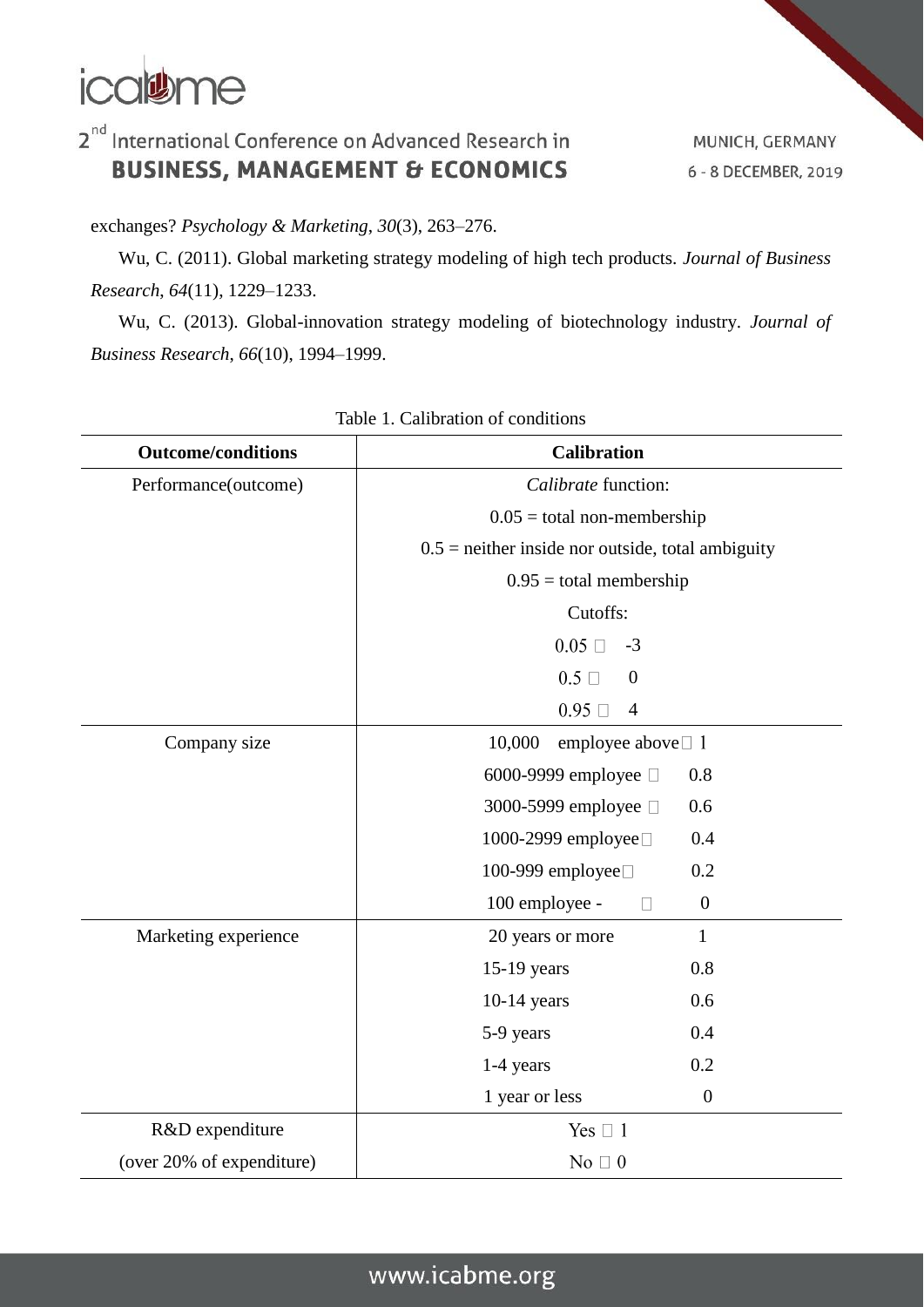

MUNICH, GERMANY 6 - 8 DECEMBER, 2019

| Marketing expenditure        | Yes $\Box$ 1 |
|------------------------------|--------------|
| (over 20% of expenditure)    | No $\Box$ 0  |
| Government Financial support | Yes $\Box$ 1 |
|                              | No $\Box$ 0  |

Table 2. Analysis of necessary conditions

|                    | fs_performance |          |  |
|--------------------|----------------|----------|--|
| Conditions tested: | Consistency    | Coverage |  |
| $f_{\rm ef}$       | 0.806874       | 0.642051 |  |
| $f_{\rm c}$        | 0.348288       | 0.808333 |  |
| $f_$ [ol]          | 0.845712       | 0.627805 |  |
| $f$ os             | 0.223692       | 0.437000 |  |
| $f_{ms}$           | 0.884124       | 0.628142 |  |
| $f_is$             | 0.278093       | 0.557530 |  |
| ms_ef              | 0.430442       | 0.657505 |  |
| $ms$ _os           | 0.665037       | 0.438710 |  |
| ms_ol              | 0.806874       | 0.632057 |  |
| is_ol              | 0.398288       | 0.508333 |  |

#### **Table 3. Possible combinations for performance**

|                                                                                  | Raw Coverage | Unique Coverage | Consistency |
|----------------------------------------------------------------------------------|--------------|-----------------|-------------|
| $\sim$ ef_oc • ol_os• $\sim$ ms_is                                               | 0.048250     | 0.047695        | 0.748542    |
| $ef_{\alpha} \cdot \sim$ ol_os $\cdot \sim$ ms_is $\cdot$ oc_ol                  | 0.167365     | 0.177665        | 0.763158    |
| $ef_{\infty} \cdot ol_{\infty} \cdot oc_{\infty}$ ol $\cdot \sim ms_{\infty}$ is | 0.263648     | 0.347839        | 0.859210    |
| $ef_ol \cdot ol$ os $\cdot$ os $oc \cdot ms$ is                                  | 0.329314     | 0.242406        | 0.781538    |
| $ol$ <sub>os</sub> • $ef$ <sub>oc</sub> • ms <sub>is</sub>                       | 0.322409     | 0.236187        | 0.788095    |

Solution coverage: 0.724806

Solution consistency: 0.784507